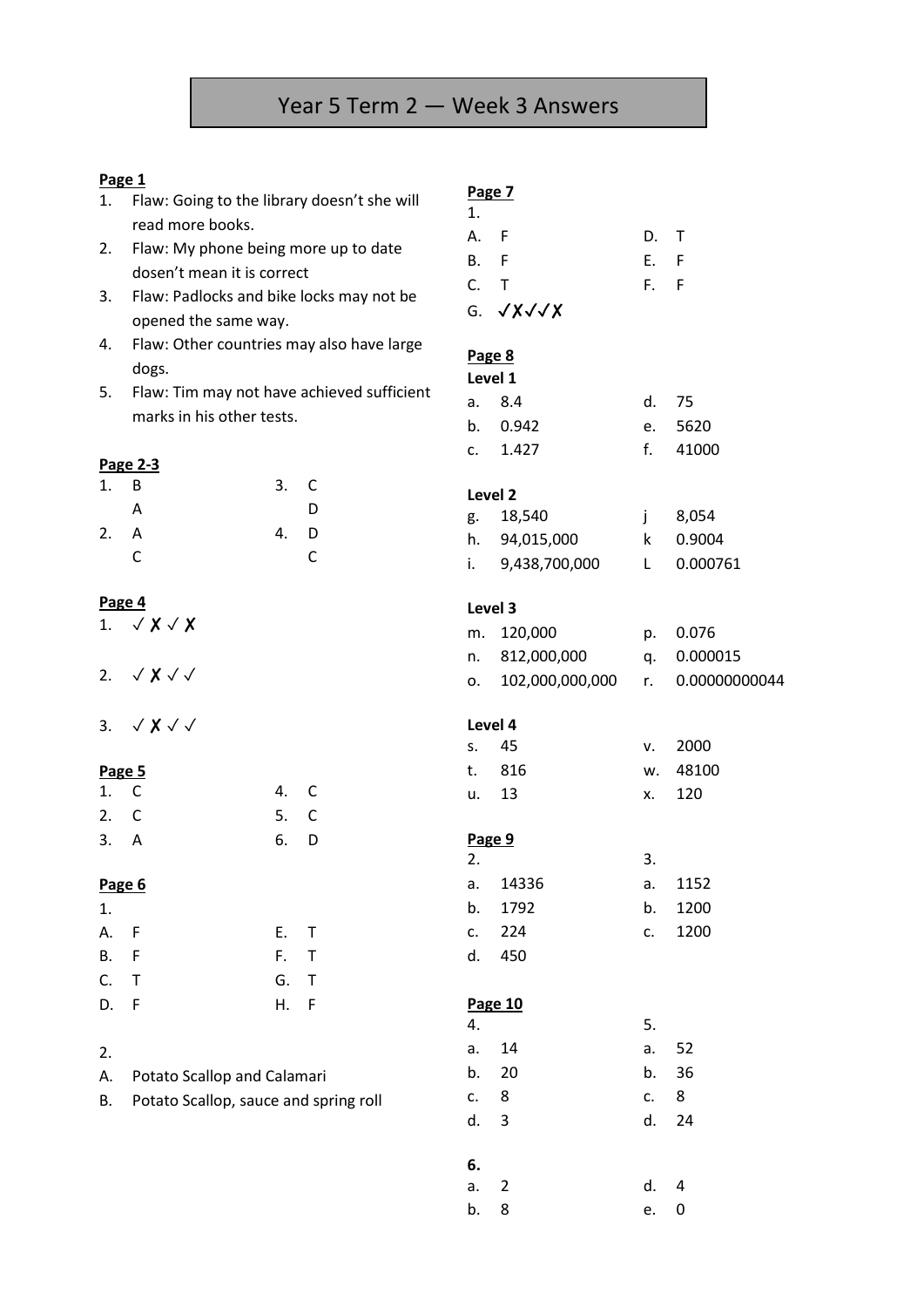| c.             | 6                  | f.         | 0                 |    | Page 23                                        |             |  |
|----------------|--------------------|------------|-------------------|----|------------------------------------------------|-------------|--|
|                |                    | g.         | 0                 | 1. | <b>Torres Strait</b>                           |             |  |
|                | Page 11            |            |                   | 2. | Indonesia                                      |             |  |
| 7 <sub>1</sub> | D                  |            |                   | 3. | Polar ice caps                                 |             |  |
| 8.             | A                  |            |                   | 4. | Ice age                                        |             |  |
|                |                    |            |                   | 5. | Land bridge                                    |             |  |
|                | Page 12            |            |                   |    |                                                |             |  |
|                | <b>Clock Angle</b> |            |                   |    | Page 24                                        |             |  |
| 1.             | 360°               | 6.         | 5                 | 1. | Ice age                                        |             |  |
| 2.             | 12                 | 7.         | $6^{\circ}$       | 2. | 180 m                                          |             |  |
| 3.             | $30^\circ$         | 8.         | $45^{\circ}$      | 3. | Papua New Guinea and Tasmania                  |             |  |
| 4.             | 60                 | 9.         | $100^\circ$       | 4. | Indonesia (Java and Sulawesi)                  |             |  |
| 5.             | $0.5^\circ$        |            | 10. 159°          | 5. | <b>Canoes and Rafts</b>                        |             |  |
|                |                    |            | 11. 119°          | 6. | It became submerged underwater                 |             |  |
|                |                    |            |                   | 7. | The aboriginal people were separated from      |             |  |
|                | Page 13            |            |                   |    | contact with other civilisations.              |             |  |
| 1.             | $\mathsf{C}$       | 4.         | A                 | 8. | <b>Bass Strait</b>                             |             |  |
| 2.             | B                  | 5.         | D                 |    |                                                |             |  |
| 3.             | B                  | 6.         | $\mathsf{C}$      |    | Page 25                                        |             |  |
|                |                    |            |                   | 1. | Puppies are much cuter than kittens            | $\mathsf O$ |  |
|                |                    |            |                   | 2. | An apple is much redder than a tomato.         | $\mathsf O$ |  |
|                | Page 14            |            |                   | 3. | Halls wills echo if they are empty.            | F           |  |
| 1.             | 8                  | 4.         | $A=1$             | 4. | There are too many people with umbrella        | 0           |  |
| 2.             | 2                  | 5.         | 1 ways            |    | at the beach.                                  |             |  |
| 3.             | \$85               |            |                   | 5. | I know a man that only has 3 fingers on his    | F.          |  |
|                |                    |            |                   |    | right hand.                                    |             |  |
|                | Page 16-17         |            |                   | 6. |                                                | F           |  |
| 1.             | C                  | 3.         | Α                 |    | Jill can type much faster than me.             |             |  |
| 2.             | D                  | 4.         | D                 | 7. | Books that have an interesting cover design    | O           |  |
|                |                    |            |                   |    | are better reads.                              |             |  |
|                | Page 18-19         |            |                   | 8. | Adding a lubricant to a door hinge will stop   | F           |  |
| 5.             | B                  | 9.         | B                 |    | it from creaking.                              |             |  |
| 6.<br>7.       | $\mathsf C$        | 10.<br>11. | B<br>$\mathsf{C}$ | 9. | A box that is half full will always weigh less | O           |  |
| 8.             | B<br>$\mathsf C$   |            |                   |    | than a box that is full.                       |             |  |
|                |                    |            |                   |    | 10. Adding more sugar will always make things  | F           |  |
|                | Page 20-21         |            |                   |    | taste sweeter.                                 |             |  |
| 12.            | $\sf B$            | 16.        | A                 |    |                                                |             |  |
| 13.            | D                  | 17.        | Α                 |    |                                                |             |  |
| 14.            | B                  | 18.        | B                 |    |                                                |             |  |
| 15.            | B                  |            |                   |    |                                                |             |  |
|                |                    |            |                   |    |                                                |             |  |
|                | <b>Page 22</b>     |            |                   |    |                                                |             |  |
| 19.            | B                  | 22.        | A                 |    |                                                |             |  |
| 20.            | A                  | 23.        | $\mathsf C$       |    |                                                |             |  |
| 21.            | C                  | 24.        | Α                 |    |                                                |             |  |